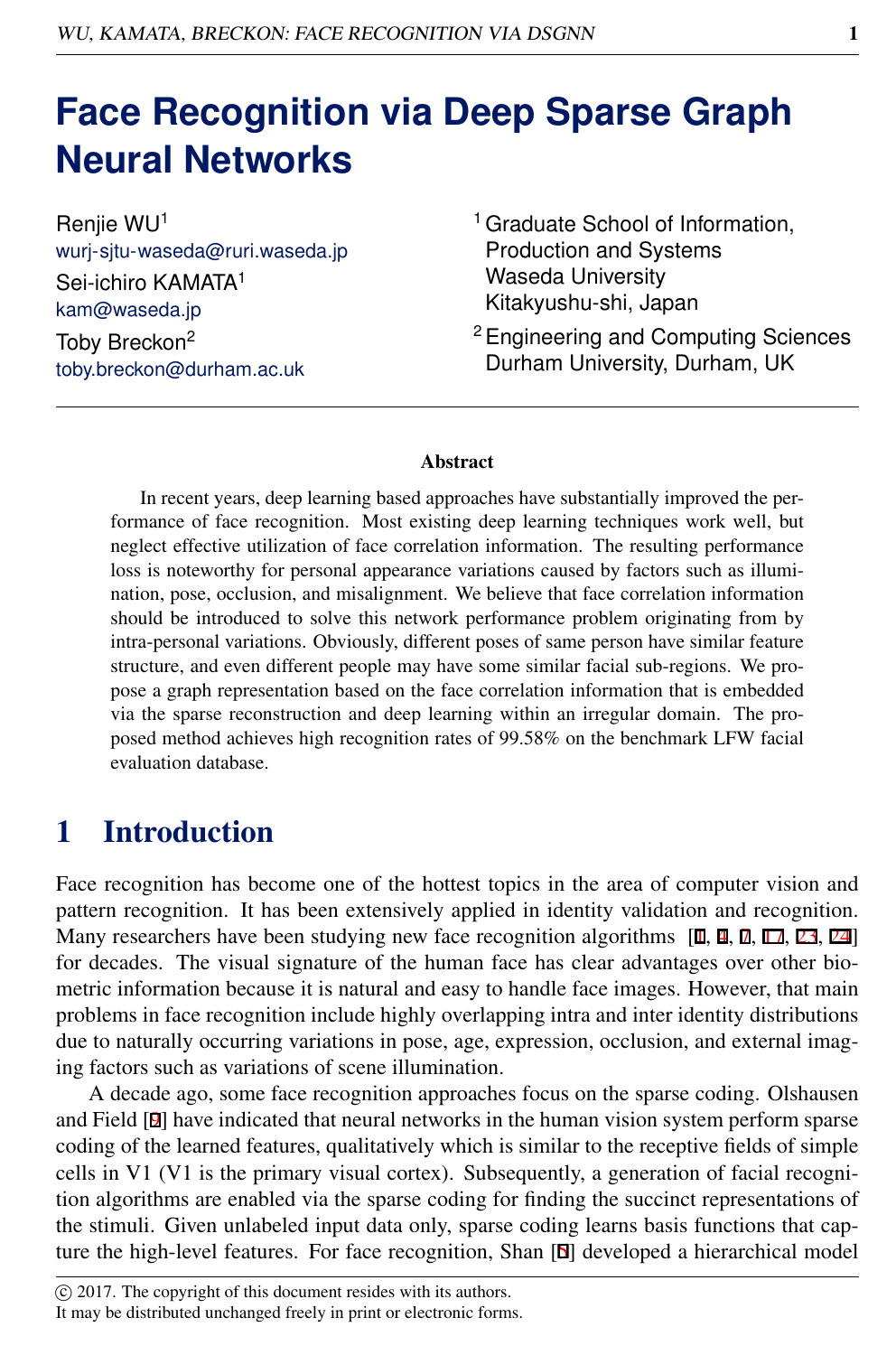called Recursive ICA (RICA), which captures nonlinear statistical structures of the visual inputs, that cannot be captured by a single layer of ICA. Shan [12] also performed variational recognition tasks by sparse coding learnt from natural images. However, the sparse coding model has a problem of lower recognition accuracy in general. Now, with the advent of deep learning, the recognition accuracy has been significantly improved. We think the concept of sparse has not been completely abandoned; in fact, it can be embedded to the deep learning strategy which still achieves good performance in some cases such as occlusion.

Deep learning networks have attracted more and more attention in face recognition [10]. Face recognition accuracy has been incredibly boosted with better deep network architectures and supervisory learning methods in recent years. Sun [18] proposed a supervised learning method of deep face representation. His approach greatly reduced the intra-personal variations in the face representation. Subsequently, DeepID [19] and DeepFace [21, 22] are proposed to learn a discriminative deep face representation in large-scale face identification. In DeepID2+ [20], Sun has developed a learning method of deep face representation through joint face identification-verification (adding verification supervisory signals). The goal of this approach is to absorb the significant intra-personal variations in face representation. GoogLeNet [16] based FaceNet [11] is proposed to train a deep network by triplet loss. The learnt features are mapped into a compact Euclidean space for evaluating face similarity. Among the state-of-the-art deep neural networks, ResNet [6], GoogLeNet and VGG [13] are ranked in the 3-top in general image classification competition. However, the DeepID series of networks is less accurate than these 3-top networks, because depth of DeepID series is much shallower. However, in this paper, we optimize DeepID2+ to learn the features for face recognition because we just need to verify the ability of deep sparse graph.

Although a large-scale face dataset is used to improve the performance, intra- and extracorrelations of face parts (*e.g*. eyes, noses, etc.,) are not taken into consideration. We think this kind of face correlation information should be implicit within optimising neural network for the performance gain. This poses a new problem of convolutional neural network with irregular spatial domain.

As discussed above, we need to verify the performance gain by using a sparse graph. At first each face image is divided into several feature blocks. Each vertex in the graph corresponds to the feature block respectively. Face correlation information is used to link any two vertices. In order to optimize the deep neural network, we should introduce some structural information from local to global. For example, each face image is divided into *I* blocks as Fig. [1.](#page-2-0) The graph is constructed to describe the sparse constraints with local and global structures as shown in Fig. [2.](#page-2-1) For different images, the maximum degree vertex of each subgraph is related to face correlation of the corresponding feature blocks. We find that the maximum degree vertex is the most representative feature block. Finally, we obtain the whole graph of all face images for each individual.

A novel approach named Deep Sparse Graph Neural Networks (DSGNN) is proposed. Each feature block is sparsely reconstructed by the sparse coding based on the graph. On learning the sparse coding using universal nature images, the common dictionary is extracted. Subsequently, the sparse coding is guided by graph constraints for smoother expression of face information. The resulting reconstructed face sparse graph is an input to the deep neural network. As shown in Fig. [3,](#page-3-0) the similar feature blocks are connected by checking the common weights corresponding to face correlation.

From the experiments, the proposed DSGNN is significantly better than the previous DeepID or DeepFace for face recognition. Compared to other state-of-the-art methods [11, 14, 15, 20, 21, 22], our method is more accurate than most of the other methods, and is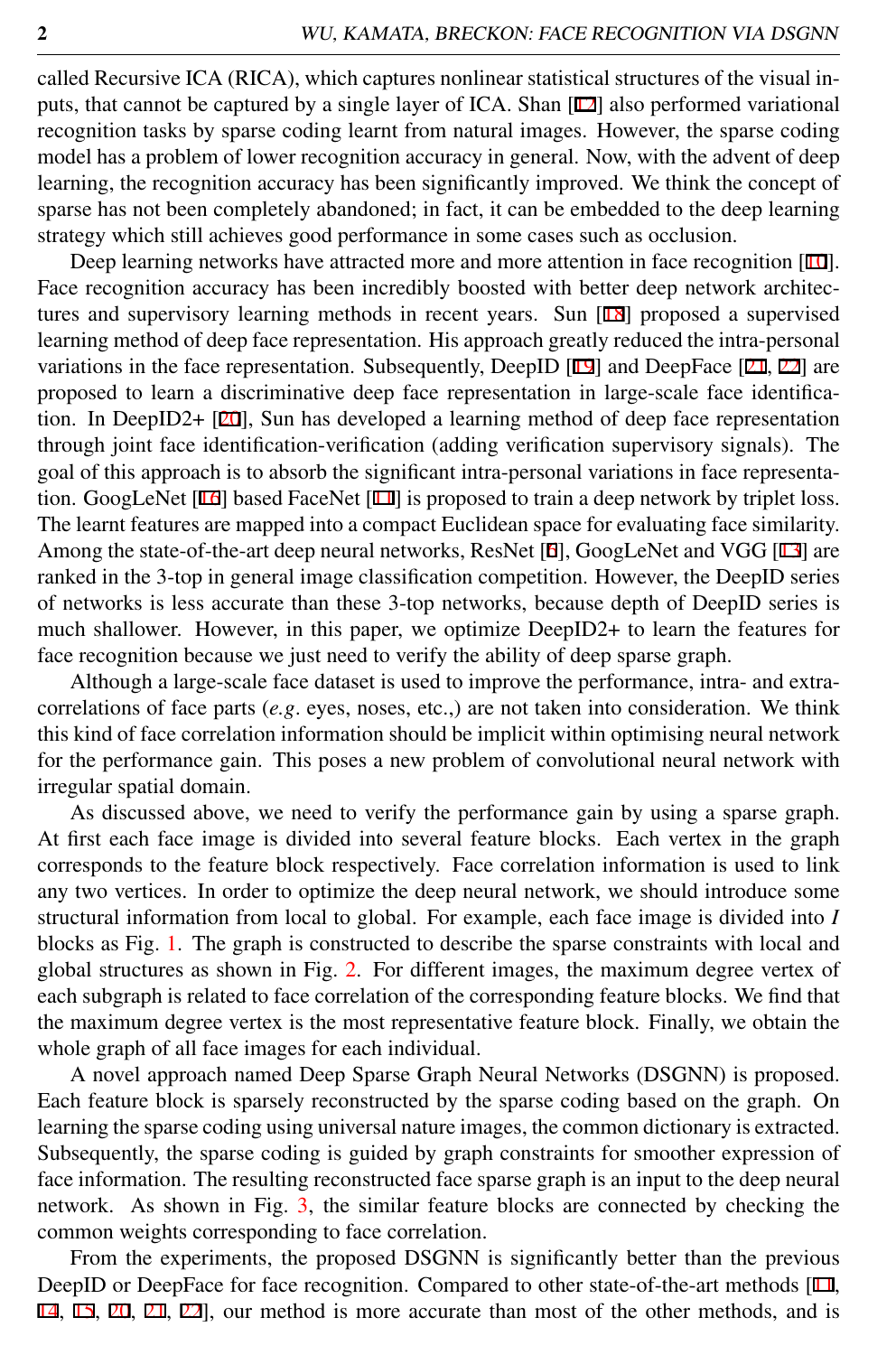WU, KAMATA, BRECKON: FACE RECOGNITION VIA DSGNN 3



<span id="page-2-0"></span>Figure 1: Face images are divided into *I* blocks. In this case, the input image is first resized to  $120 \times 120$  pixels, next divided into  $15 \times 15$  blocks. Size of each block is  $8 \times 8$  pixels, where  $I = 225$ .

comparable to FaceNet [21].

Taken together, our contributions are as follows:

1. We construct a graph using face correlation information and obtain the reconstructed face sparse graph.

2. We construct deep sparse graph neural networks, which introduces the concept of face sparse graph, and improves the recognition accuracy.

The rest of the paper is organized as follows. Section 2 describes the structure of the face graph. Subsequently, Section 3 shows the sparse reconstruction of face graph. Detail of our proposed method is described in the Section 4. Simulation and the results are shown in Section 5. Finally, conclusions and future work are discussed in Section 6.



<span id="page-2-1"></span>Figure 2: Face graph  $G = (V, E)$ . In this example, each vertex is connected to a 1-nearest neighbor related vertex.

## 2 Graph Construction

In this section, we show our graph representation of face images. Here we use the Euclidean distance to calculate the correlation between two different feature blocks.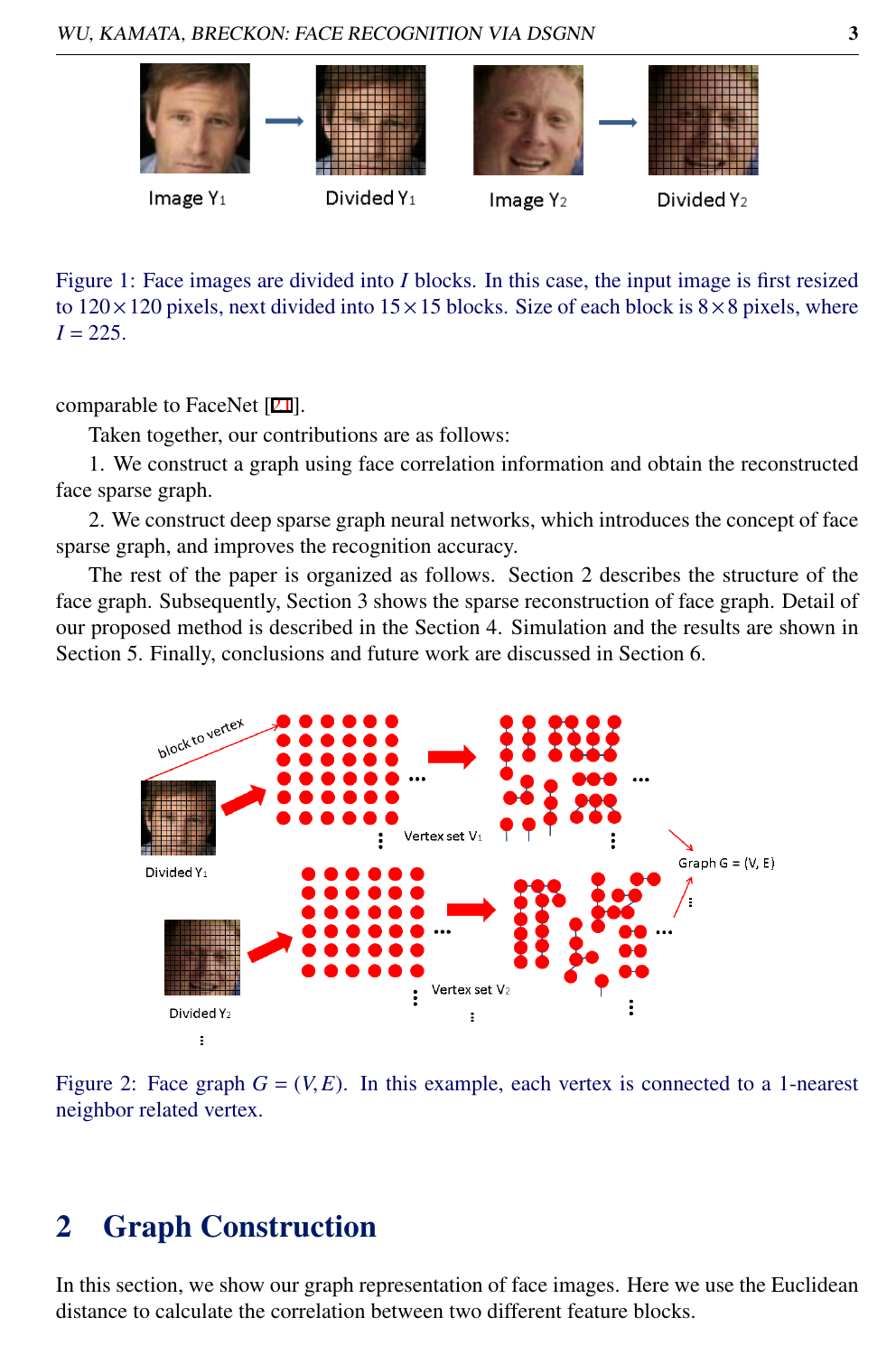

<span id="page-3-0"></span>Figure 3: Depiction of relation between graph and convolution layer. The intra- graph (show as green graph) is shared convolute to the next layer. The graph of the next layer is the abstraction of the previous layer graph.



Figure 4: This view shows the graph sparse reconstruction with different color channels. Richer image information can be obtained under the different color channels, compared with the previous works.

#### 2.1 Graph Definition

Let us denote a face image dataset  $\{Y_1, Y_2, ..., Y_L\}$  with *L* images. The graph construction produces  $G = (V, E)$  consisting of vertex set  $V = V_1 \cup V_2 \cup ... \cup V_L$  where each vertex subset  $V_l$  is associated with the sample  $Y_l$ . As mentioned before, in order to construct the  $V_l$ , we divide each face image into *I* blocks as shown in Fig. [1.](#page-2-0) As a result, the vertex set  $V_l$  can be expressed as  $V_l = \{v_l^1, v_l^2, ..., v_l^l\}$ . Obviously, for *i*-th block of *l*-th face image, the vertex  $v_l^i$  corresponds to an *M* dimensional vector  $v_l^i \in \mathbb{R}^M$ . Take *E* to be a set of undirected edges as  $E = {e_{\alpha\beta} | v_\alpha, v_\beta \in V}$ , where  $\alpha$  and  $\beta$  are used to assign two different feature blocks, that<br>is  $\alpha \beta \in \{i, 1 | i = 1, 2, ..., L\}$ . In  $G$  the graph should contain global information *i l c l c l c l c l c l l c l c l c l c c c l c m n c e d n n e e k d n n e c k n n e c k n n e e d n n e e k* is  $\alpha, \beta \in \{(i, l)|i = 1, 2, \dots, l; l = 1, 2, \dots, l\}$ . In *G*, the graph should contain global information across all face images. The similar vertices (blocks) are connected by edges.

#### 2.2 Graph Structure

Each edge *<sup>e</sup>* of an undirected graph *<sup>G</sup>* is associated to a weight w. In *<sup>V</sup>*, we suppose two different vertices  $v_{\alpha}$  and  $v_{\beta}$  correspond to two vectors  $y_{\alpha}$  and  $y_{\beta}$ . A weight  $w_{\alpha\beta}$  means a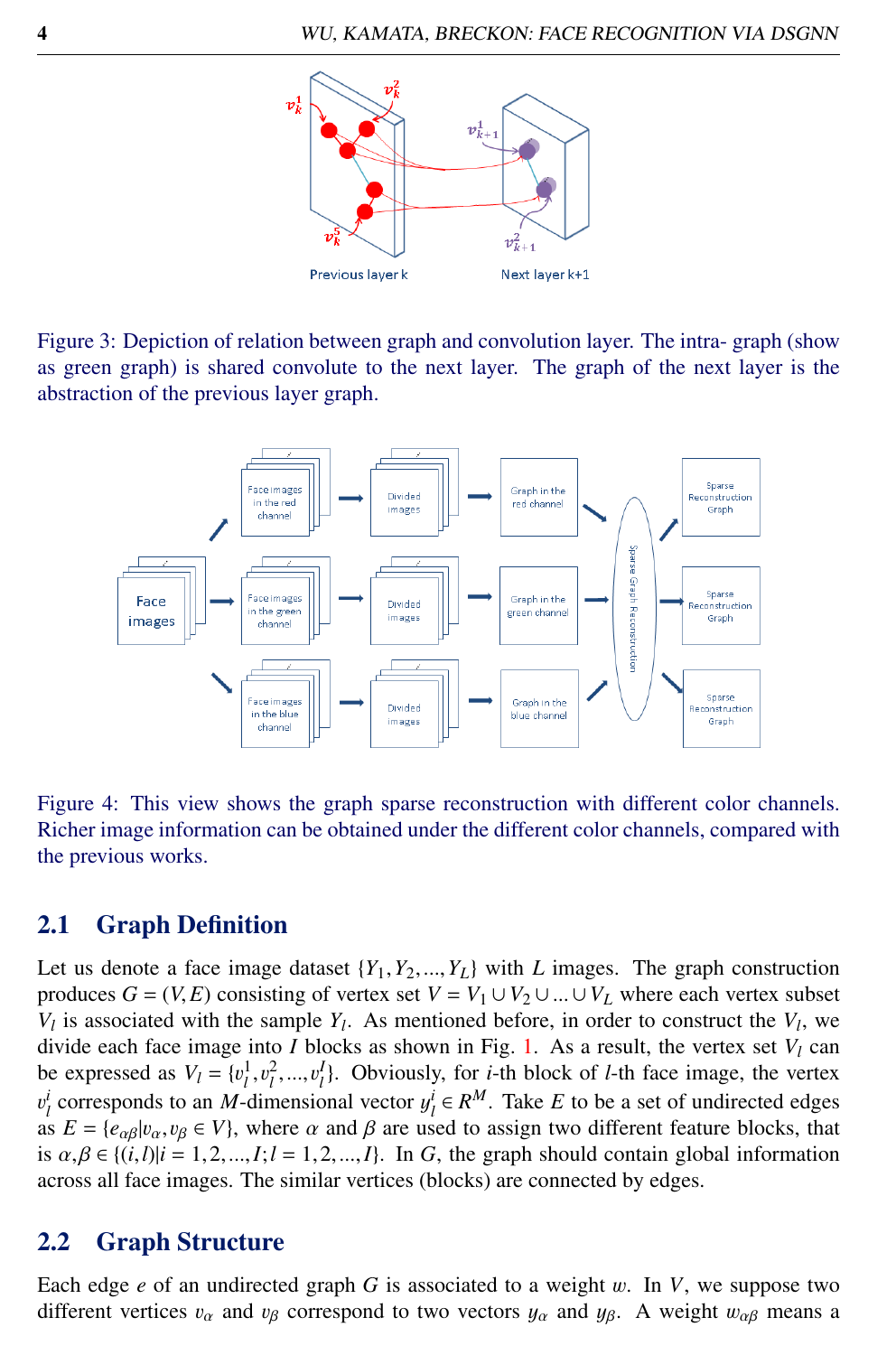

Figure 5: Deep sparse graph neural networks. In this case, the framework was designed with a simple supervised learning network such as DeepID2+. Of course, other state-of-the-art deep neural networks (VGG, GoogLeNet and ResNet) can also be applied and optimized. DSGNN have 5 convolutional layers, and the filters are utilized by cubic B-spline fast filter with vector of control points. In each deep sparse graph convolutional layer, the input of previous layer is sparse graph. And, supervisory signals are connected to convolutional layer (after pooling layer), while the lower convolutional layers can trained with back-propagated from higher layers. The final full-connection feature extraction is used for face recognition.

correlation between two different vertices  $v_\alpha$  and  $v_\beta$ . If  $w_{\alpha\beta} > 0$ , then we suppose there is an edge *<sup>e</sup>*αβ between two vertices. In other words the corresponding feature vectors belong to the same category. The edge set should be redefined by  $w_{\alpha\beta}$ . Next, we have to define the weight  $w_{\alpha\beta}$ .

Here, the mutual *k*-NN [2] is simply used to estimate the weight in the graph. Due to the fact that in the mutual *k*-NN, all vertices have a degree upper-bounded by *k*. This property helps to produce no vertices with extremely high degree in the graph. In *V*, if  $v_\alpha$  (or  $v_\beta$ ) is among the mutual *k*-NN of  $v_B$  (or  $v_\alpha$ ), the weight  $w_{\alpha\beta}$  is introduced by a Gaussian kernel function as follows:

$$
w_{\alpha\beta} = \begin{cases} e^{-\frac{||y_{\alpha} - y_{\beta}||_2^2}{2\sigma^2}}, & if v_{\alpha} \in N_k(v_{\beta}) \text{ or } v_{\beta} \in N_k(v_{\alpha}), \\ 0, & otherwise, \end{cases}
$$
 (1)

where  $\sigma$  is the bandwidth parameter of the kernel.

 $N_k(v_\alpha) \subset V$  and  $N_k(v_\beta) \subset V$  denote the vertex subsets for the *k*-nearest neighbors of the  $v_\alpha$ and  $v_{\beta}$  in *V*. Edge set is defined as  $E^* = \{e_{\alpha\beta}^* | v_{\alpha} \in N_k(v_{\beta}) \vee v_{\beta} \in N_k(v_{\alpha}), v_{\alpha}, v_{\beta} \in V\}$ . After this setting the graph is undirected and the adjacent relations between two vectors is symmetric setting, the graph is undirected and the adjacent relations between two vectors is symmetric.

#### 3 Sparse Graph of Feature Blocks

In this section, we firstly set up the common feature hypothesis to focus on the sparse coding of the universal natural images and then extract the basis functions in common. The basis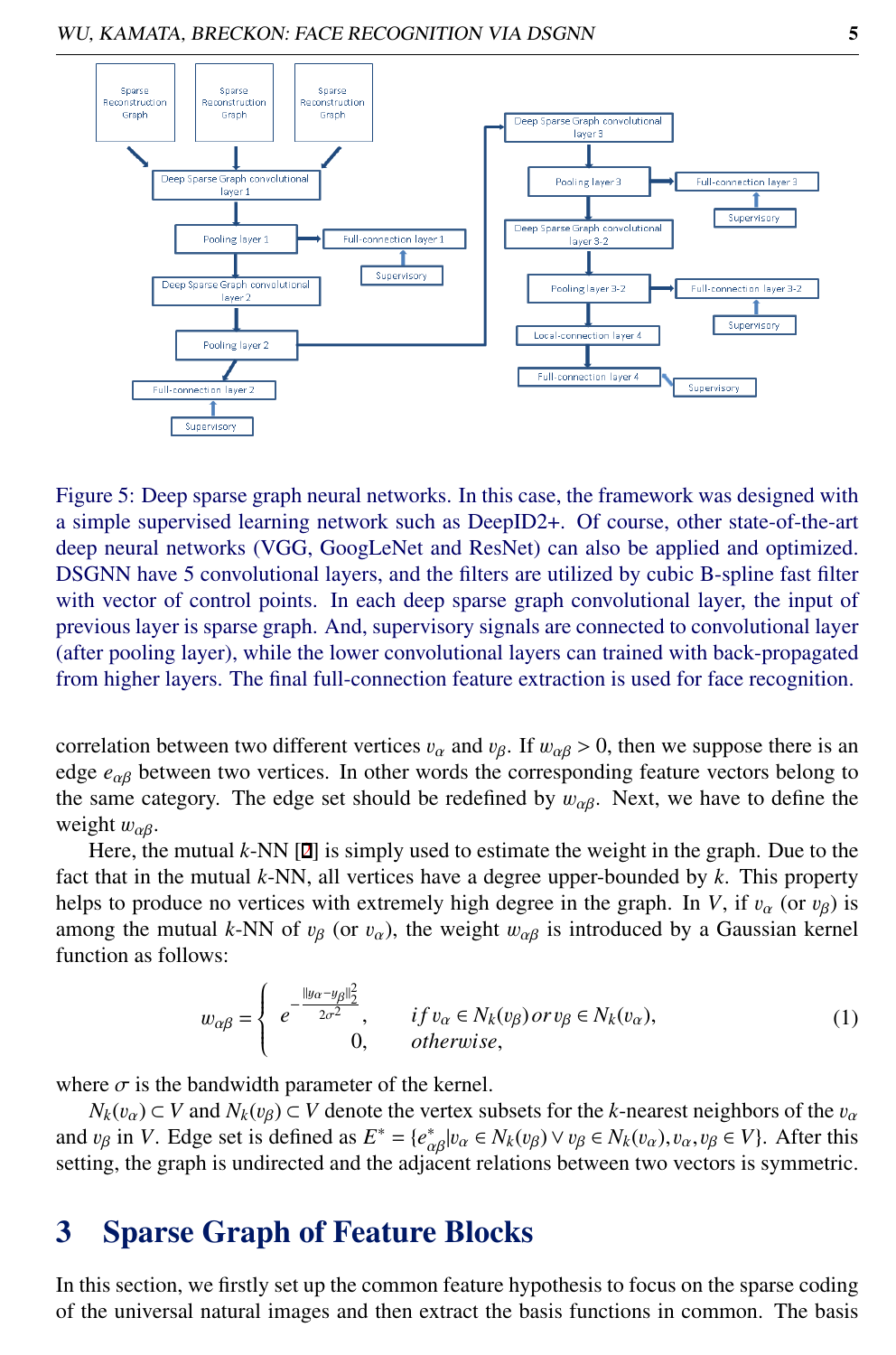functions are taken into the sparse coding so that the face sparse graph can be reconstructed. The graph-guided sparse reconstruction can be developed by a concise representation of the facial features.

Given a data matrix  $\mathbf{Y} \in \mathbb{R}^{M \times (L \times I)}$ , where each column represents a data vertex  $\mathbf{y}_l^i \in \mathbb{R}^M$ on the graph. Let  $\mathbf{D} = (\mathbf{d}_1, \mathbf{d}_2, ..., \mathbf{d}_N) \in \mathbb{R}^{M \times N}$  be a common dictionary. Here  $\mathbf{d}_n$  is the basic function with  $N \gg M$  (obviously solution of  $\mathbf{V} = \mathbf{D}S$  is not unique  $N \gg M$  is the basic function with  $N \gg M$  (obviously, solution of  $Y = DS$  is not unique.  $N \gg M$  is the basic condition to obtain the optimal solution). The target of the sparse coding is to find an sparse coefficient matrix  $S = (s_1^1, s_1^2, ..., s_L^I) \in \mathbb{R}^{N \times (L \times I)}$ . This optimization problem can be written as follows: follows:

$$
\min_{\mathbf{s}, \lambda} \frac{1}{2} \|\mathbf{Y} - \mathbf{DS}\|_{F}^{2} + \lambda \|\mathbf{S}\|_{1},
$$
\n(2)

<span id="page-5-0"></span>where the parameter  $\lambda$  is a scalar regularization parameter that balances the trade off between reconstruction error and sparsity, and  $||.||_F^2$  represents the Frobenius norm.<br>The sparse coefficient **S** is requisited by the *l*<sub>1</sub>-norm sparsity is estimated

The sparse coefficient S is regularized by the  $l_1$ -norm, sparsity is estimated by blocks in D. The structure of sparse graph is missing in Eq. [\(2\)](#page-5-0). The structured regularization term can realize better performance for the final goal. Therefore, we use a feature fusion which simply means that some similar features are connected by using block correlation. Here, we impose the correlation between columns in Y, which is reflected in the correlation between the rows in S by embedding function  $\frac{1}{2} \sum_{e_{\alpha\beta}^* \in E^*, \alpha \leq \beta} w_{\alpha\beta} || s_{\alpha} - s_{\beta} ||_2^2 = ||S \Delta S^T||_{Tr}$ , where  $\Delta \in \mathbb{R}^{(L \times I) \times (L \times I)}$ <br>is an unnermalized graph Laplacian matrix and  $|| \cdot ||_2$  is trees norm. Obviously,  $\Delta = \mathbf$ is an unnormalized graph Laplacian matrix and  $\Vert . \Vert_{Tr}$  is trace norm. Obviously,  $\Delta = U - W$  is an symmetric positive-semidefinite matrix, where  $U = diag(\Sigma_{\alpha \neq \beta} w_{\alpha \beta})$  is the degree matrix;  $W = (w_{\alpha\beta})$  is the symmetric weight matrix.

In order to integrate the graph structure into our sparse coding, the loss function Eq. [\(2\)](#page-5-0) can be rewritten as follows:

$$
\min_{\mathbf{S}, \gamma, \lambda} \frac{1}{2} \left\| \mathbf{Y} - \mathbf{D} \mathbf{S} \right\|_F^2 + \lambda \left\| \mathbf{S} \right\|_{2,1} + \gamma \left\| \mathbf{S} \mathbf{\Delta} \mathbf{S}^T \right\|_{Tr},\tag{3}
$$

where  $\gamma$  is the regularization parameter and  $\|\cdot\|_{2,1}$  is the  $l_{2,1}$ -norm regularizer that measure the distance in feature space via the *l*<sub>2</sub>-norm regularizer. The summation over different vertices of graph is performed via the *l*1-norm.

Next we introduce a common feature hypothesis into the basis functions of the sparse coding in common from the universal natural images (used for training). For the human visual system, one notable advantage is that human beings can recognize one person at a simple glance of one face image, while most computer vision face recognition techniques depend on a huge number of face images for initial training. Therefore, the concept of the common feature hypothesis suggests that all visual stimuli share common characteristics such that the knowledge from one set of visual stimuli can be applied to a completely different problem. Finally, we get the graph of sparse reconstruction, each vertex  $v_l^i$  corresponds to  $\hat{\mathbf{y}}_l^i = \mathbf{D}\mathbf{s}_l^i$ .

#### 4 Deep Sparse Graph Neural Network

In this section, we describe the proposed DSGNN which can optimize the high-level features. Our network is more robust to pose, illumination variations and occlusions. The stateof-the-art deep neural networks (*e.g*. VGG, GoogLeNet, ResNet) are very powerful, but the computational cost is very high if the network is deep, and they have the risk of over-fitting. For the above networks, we consider the optimal method of a fundamental framework - Convolutional Neural Networks (CNNs). CNNs are a biologically inspired class of deep learning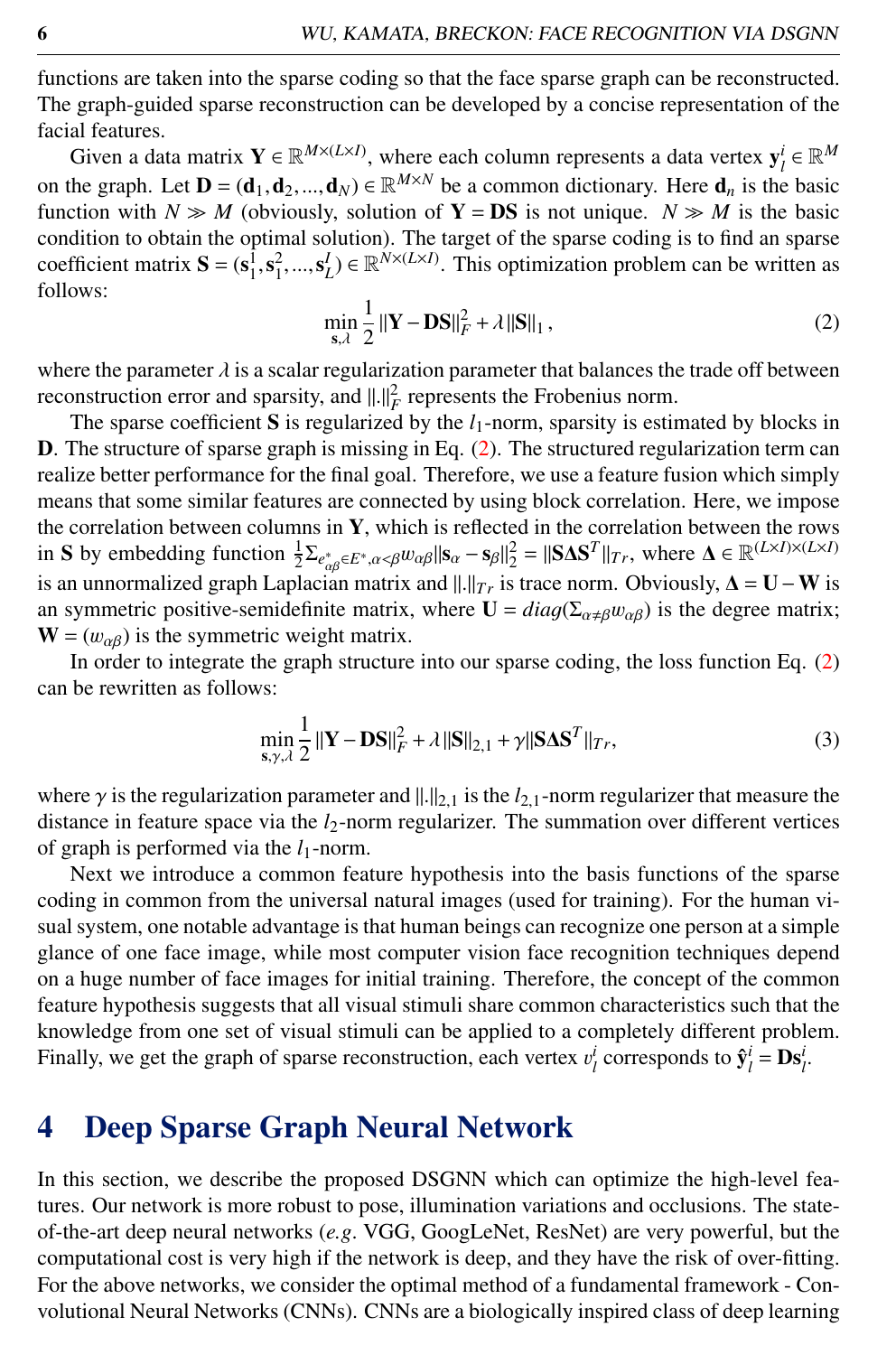models that is trained end to end from raw pixel values to classifier outputs through restricted connectivity between layers (local filters), parameter sharing (convolutions) and special local invariance-building neurons (max pooling). Here, we consider that the convolution of a filter across the spatial domain is non-trivial within the irregular spatial domain [8]. Here, we use the graph to describe the spatial correlation between the vertices and perform convolution by the multiplication in the spectral graph domain.

As we discussed, graph  $G^* = (V, E^*)$  consists of vertices *V* and the edges  $E^*$ ,  $w_{\alpha\beta}$  is the other of an edge  $e^*$  between two vertices *v*, *and ve* and each vertex *v*<sup>*i*</sup> corresponds to vector weight of an edge  $e_{\alpha\beta}^*$  between two vertices  $v_\alpha$  *and*  $v_\beta$  and each vertex  $v_i^i$  corresponds to vector  $\hat{\mathbf{y}}_i^i$ .  $\hat{\mathbf{\Delta}} = \hat{\mathbf{U}} - \hat{\mathbf{W}}$  is an unnormalized Laplacian matrix;  $\hat{\mathbf{D}} = diag(\Sigma_{\alpha \neq \beta} w_{\alpha \beta})$  is the degree matrix;  $\mathbf{\hat{W}} = (w_{\alpha\beta})$  is the symmetric weight matrix. Since  $\vec{\Delta}$  is a symmetric positive-semidefinite matrix that admits an eigenvalue decomposition  $\hat{\Delta} = \Phi \Lambda \Phi^T$ , where the orthonormal eigenval- $\mathbf{u} = (\phi_1^1, \phi_1^2, ..., \phi_l^I)$ , and  $\mathbf{\Lambda} = diag(\lambda_1^1, \lambda_1^2, ..., \lambda_l^I)$  is the diagonal matrix of the corresponding<br>non-negative eigenvalues. Now we can describe a convolution construction from layer k to non-negative eigenvalues. Now, we can describe a convolution construction from layer *k* to layer  $k+1$ , without pooling layer:

$$
\hat{\mathbf{y}}_{k+1,l}^q = \delta(\Sigma_{p=1}^P \mathbf{\Phi} \mathbf{F}_{k,p,q} \mathbf{\Phi}^T \hat{\mathbf{y}}_{k,l}^p),\tag{4}
$$

where,  $p = 1, 2, ..., P$  is an index of *k*-layer vector  $\hat{\mathbf{y}}_{k,l}^p$ ,  $q = 1, 2, ..., Q$  is an index of *k* + 1-layer vector  $\hat{\mathbf{y}}_{k+1,l}^q$ ,  $\mathbf{F}_{k,p,q}$  is a diagonal matrix of spectral multipliers representing a learnt filter in the frequency densing and  $\delta$  is a poplinearity enplied to the vector wise function values. the frequency domain, and  $\delta$  is a nonlinearity applied to the vertex-wise function values.<br>
Here we can minimize the loss function to learn the optimal diagonal matrix **F**, for a

Here, we can minimize the loss function to learn the optimal diagonal matrix  $\mathbf{F}_k$  for each layer in the following:

$$
\min_{F} \sum_{l=1}^{L} \ell(f(\mathbf{Y}_{l}), O_{l}) + \kappa \sum_{k=1}^{K-1} ||\mathbf{F}_{k}||_{F}^{2},
$$
\n(5)

where  $f(\mathbf{Y}_l)$  is an output of the network,  $O_l$  is the ground-truth label defined as  $O_l = (o_{l1}, o_{l2}, ..., o_{lC}$ <br>  $\mathbb{R}^c$  and  $o_l - 1$  identify the *L*<sub>th</sub> sample face belongs to the *c*-th person class  $\mathbb{B}^c$  and  $o_{lc} = 1$  identify the *l*-th sample face belongs to the *c*-th person class.

Furthermore, if we use low-rank sparse to replace mutual *k*-NN, we can get a more generalized deep sparse graph. The regularized optimization problem is formulated as following as:

$$
\min_{F} \sum_{l=1}^{L} \ell(f(\mathbf{Y}_{l}), O_{l}) + \eta ||\mathbf{W}_{k}||_{*} + \gamma ||\mathbf{W}_{k}||_{1} + \kappa \sum_{k=1}^{K-1} ||\mathbf{F}_{k}||_{F}^{2}.
$$
\n(6)

We discuss and optimization of the DeepID2+ core architectures, including the supervisory signals to full connection layers. The supervisory signals help to learn better mid-level features and optimize the deep neural network. The DSGNN is trained by the sparse graphguide reconstructed face images that are conductive to smoothing and robust face blocks. Add the network takes batch blocks as graph input. These batch blocks are selected by different positions, channels and poses such that networks could learn sufficient information.

#### 5 Experiments

In this section, we verify face recognition accuracy using benchmark face databases, including LFW to demonstrate the performance. Here, the CeleFaces+ dataset [19] and the WDRef dataset [3] are merged to train the network. The merged dataset includes <sup>290</sup>,<sup>000</sup> faces of <sup>12</sup>,<sup>000</sup> persons. <sup>2000</sup> peoples are trained by Joint Bayesian model [3]. Finally, the <sup>6</sup>,<sup>000</sup> face pairs of LFW are tested for face recognition. For regularization-parameters, we use a 5-fold cross validation on the training dataset to tune the parameters  $\lambda$  and  $\gamma$ . At first, a face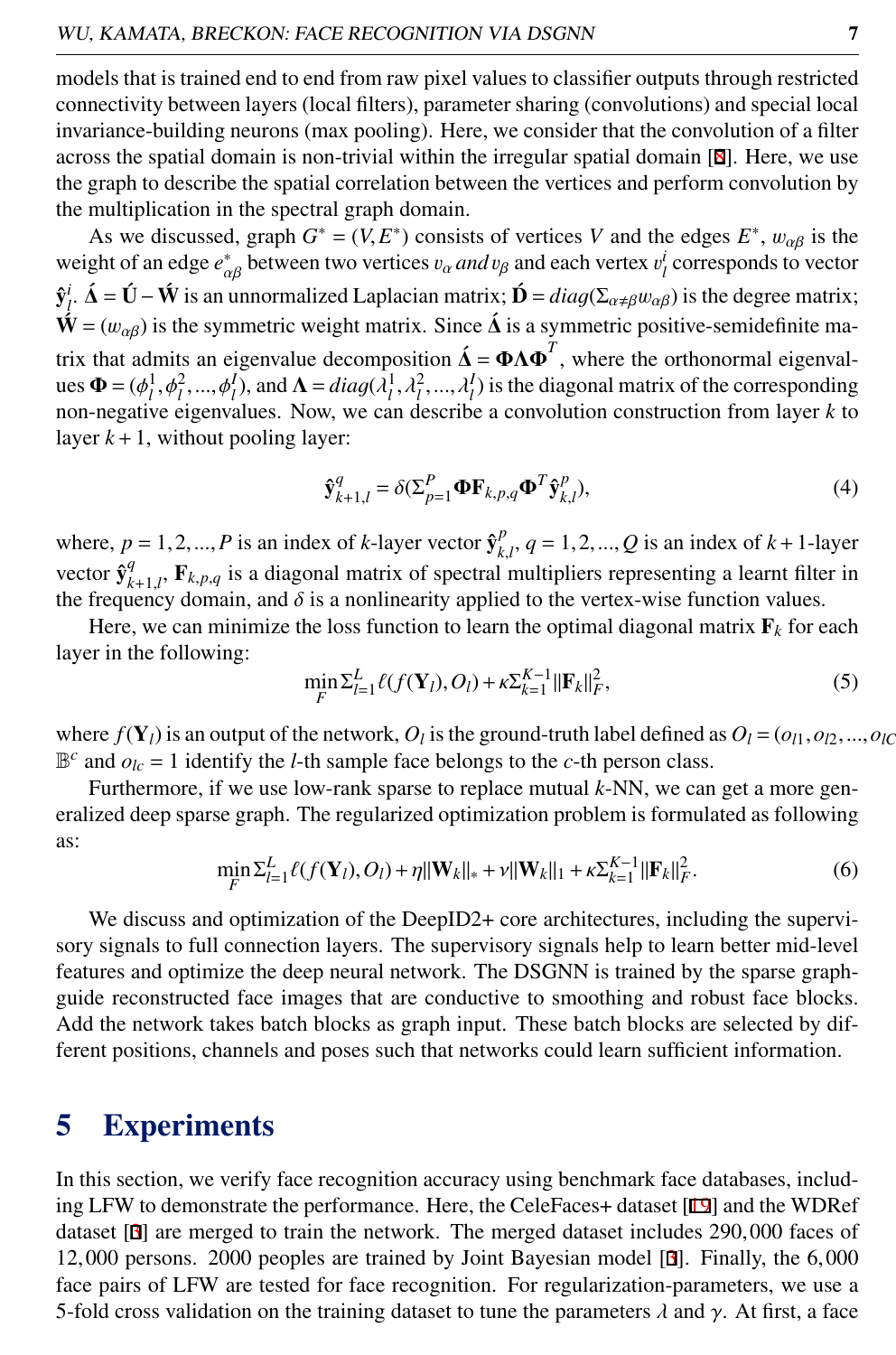image is represented on a  $15 \times 15$  2D-blocks, and each block size is  $8 \times 8$  pixels. We construct a mutual 6-NN graph of the 2D-block with  $15^2 = 225$  nodes (for max pooling of size 4, we need to add some null-nodes to backfill missing nodes, for example,  $225 + 31 \text{ mod } 4 = 0$ ). Our hyper-parameters are borrowed from the TensorFlow tutorial with DeepID2+ [20], validating a set of 2000 peoples to determine learning rates and training iterations, momentum of <sup>0</sup>.9. Our proposed DSGNN achieves higher accuracy <sup>99</sup>.58% for face recognition. The accuracy is comparable with previous state-of-the-art methods on LFW are shown in Ta-ble. [1.](#page-7-0) To compare with DeepID2+ nets and DeepID3, DSGNN improve approximately <sup>0</sup>.11% and <sup>0</sup>.05% average accuracies over DeepID2+ and DeepID3, respectively. The proposed network achieves nearly 70% speedup compared to DeepID2+ (221ms of 25 patches) with implementation on an NVIDIA 780 GPU.

| Method                 | rates  |
|------------------------|--------|
| High-dim LBP           | 0.9517 |
| DeepFace               | 0.9735 |
| FaceNet [11]           | 0.9963 |
| Parkhi's approach [10] | 0.9865 |
| DeepID2+ $[20]$        | 0.9947 |
| DeepID3 $[15]$         | 0.9953 |
| <b>DSGNN</b>           | 0.9958 |

<span id="page-7-0"></span>Table 1: Face recognition rates (complete face test) on LFW database.

### 6 Conclusions

We proposed a deep sparse graph neural network (DSGNN) for face recognition. The experiments validated the high performance of proposed network on the LFW reference database, exceeding prior work in the field. The face representations of graph sparse reconstruction are more sparse and robust to background noise and occlusion. The DSGNN is more highly selective to person identities and can reduce the number of parameters without losing the accuracy. This work shows that the neural network of a deep sparse graph is feasible within face recognition, and it is believed that there remains substantial room for extension of this concept. Here, due to the limitations of the DeepID framework itself, the accuracy of our network does not exceed that of FaceNet, we will try to optimize the GoogleNet and ResNet framework based on the deep sparse graph in future work. This is obviously feasible, as features of each block can be extracted, but the network will be more complex and difficult to optimise in consideration of training costs.

## Acknowledgments

This work was partially supported by JSPS KAKENHI Grant Number 15K00248.

## **References**

[1] T. Ahonen, A. Hadid, and M. Pietikainen. Face description with local binary patterns: Application to face recognition. *IEEE Transactions on Pattern Analysis and Machine*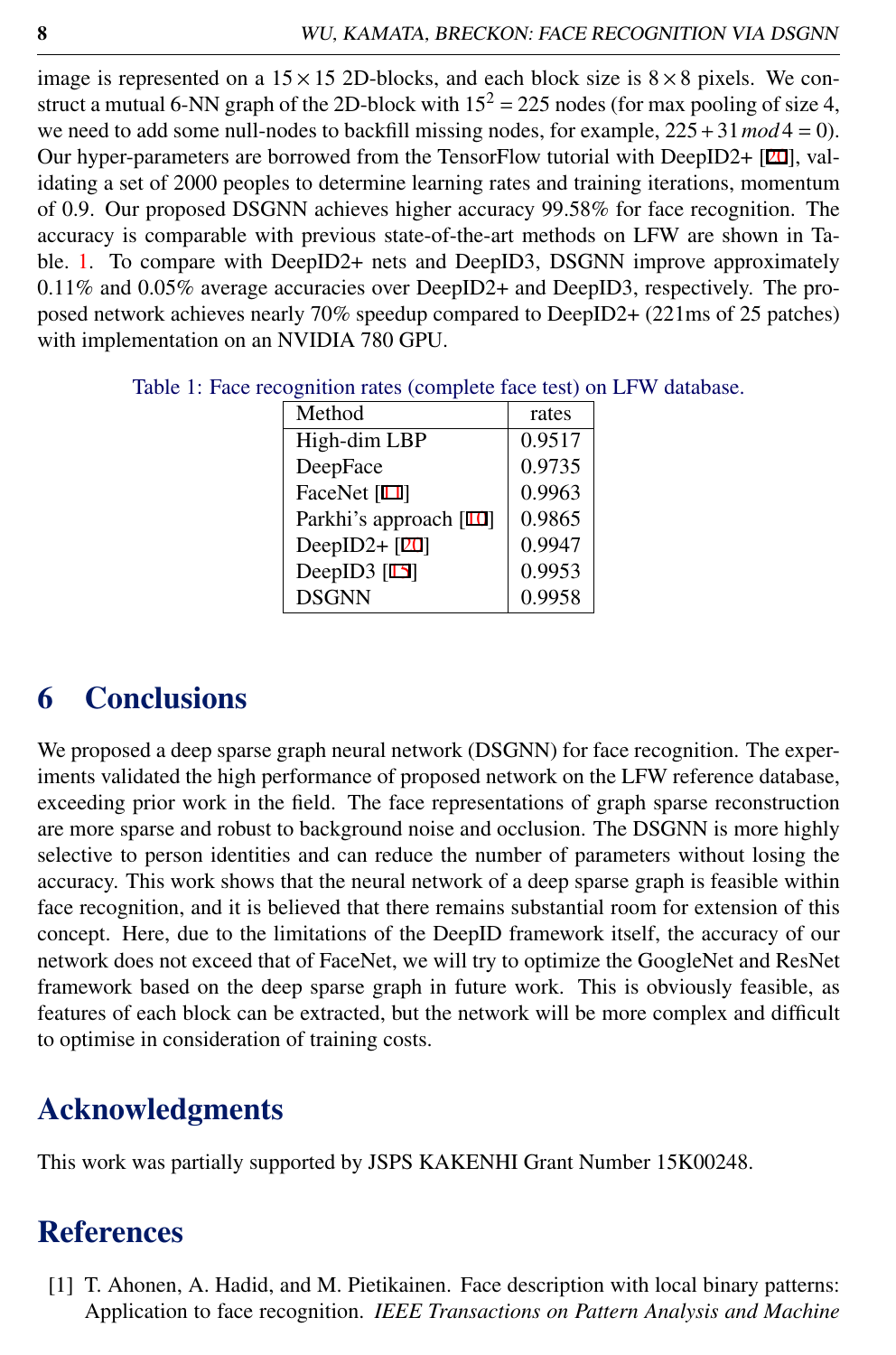*Intelligence*, 28(12):2037–2041, 2006.

- [2] M.R. Brito, E.L. Chavez, A.J. Quiroz, and J.E. Yukich. Connectivity of the mutual k-nearest-neighbor graph in clustering and outlier detection. *Statistics and Probability Letters*, 35(1):33–42, 1997.
- [3] D. Chen, X. Cao, L. Wang, F. Wen, and J. Sun. Bayesian face revisited: A joint formulation. In *Proc. ECCV*, pages 566–579, 2012.
- [4] D. Chen, X. Cao, F. Wen, and J. Sun. Blessing of dimensionality: High-dimensional feature and its efficient compression for face verification. In *Proc. CVPR*, pages 3025– 3032, 2013.
- [5] L. Zhang H. Shan and G.W. Cottrell. Recursive ica. In *Advances in neural information processing systems*, pages 1273–1280, 2007.
- [6] K. He, X. Zhang, S. Ren, and J. Sun. Deep residual learning for image recognition. In *Proc. CVPR*, pages 770–778, 2016.
- [7] N. Kumar, A. C. Berg, P. N. Belhumeur, and S. K. Nayar. Attribute and simile classifiers for face verification. In *Proc. ICCV*, pages 365–372, 2009.
- [8] R. Levie, F. Monti, X. Bresson, and M.M. Bronstein. Cayleynets: Graph convolutional neural networks with complex rational spectral filters. *arXiv preprint arXiv:1705.07664*, 2017.
- [9] B.A. Olshausen and D.J. Field. Sparse coding with an overcomplete basis set: A strategy employed by v1? *Vision research*, 37(23):3311–3325, 1997.
- [10] O.M. Parkhi, A. Vedaldi, and A. Zisserman. Deep face recognition. In *Proc. BMVC*, pages 1–12, 2015.
- [11] F. Schroff, D. Kalenichenko, and J. Philbin. Facenet: A unified embedding for face recognition and clustering. In *Proc. CVPR*, pages 815–823, 2015.
- [12] H. Shan and G.W. Cottrell. Looking around the backyard helps to recognize faces and digits. In *Proc. CVPR*, pages 1–8, 2008.
- [13] K. Simonyan and A. Zisserman. Very deep convolutional networks for large-scale image recognition. *arXiv preprint arXiv:1409.1556*, 2014.
- [14] K. Simonyan, O.M. Parkhi, A. Vedaldi, and A. Zisserman. Fisher vector faces in the wild. In *Proc. BMVC*, pages 1–12, 2013.
- [15] Y. Sun, D. Liang, X. Wang, and X. Tang. Deepid3: Face recognition with very deep neural networks. *arXiv preprint arXiv:1502.00873*, 2015.
- [16] C. Szegedy, W. Liu, Y. Jia, P. Sermanet, S. Reed, D. Anguelov, D. Erhan, V. Vanhoucke, and A. Rabinovich. Going deeper with convolutions. In *Proc. CVPR*, pages 1–9, 2015.
- [17] X. Wang and X. Tang. Random sampling for subspace face recognition. *International Journal of Computer Vision*, 70(1):91–104, 2006.